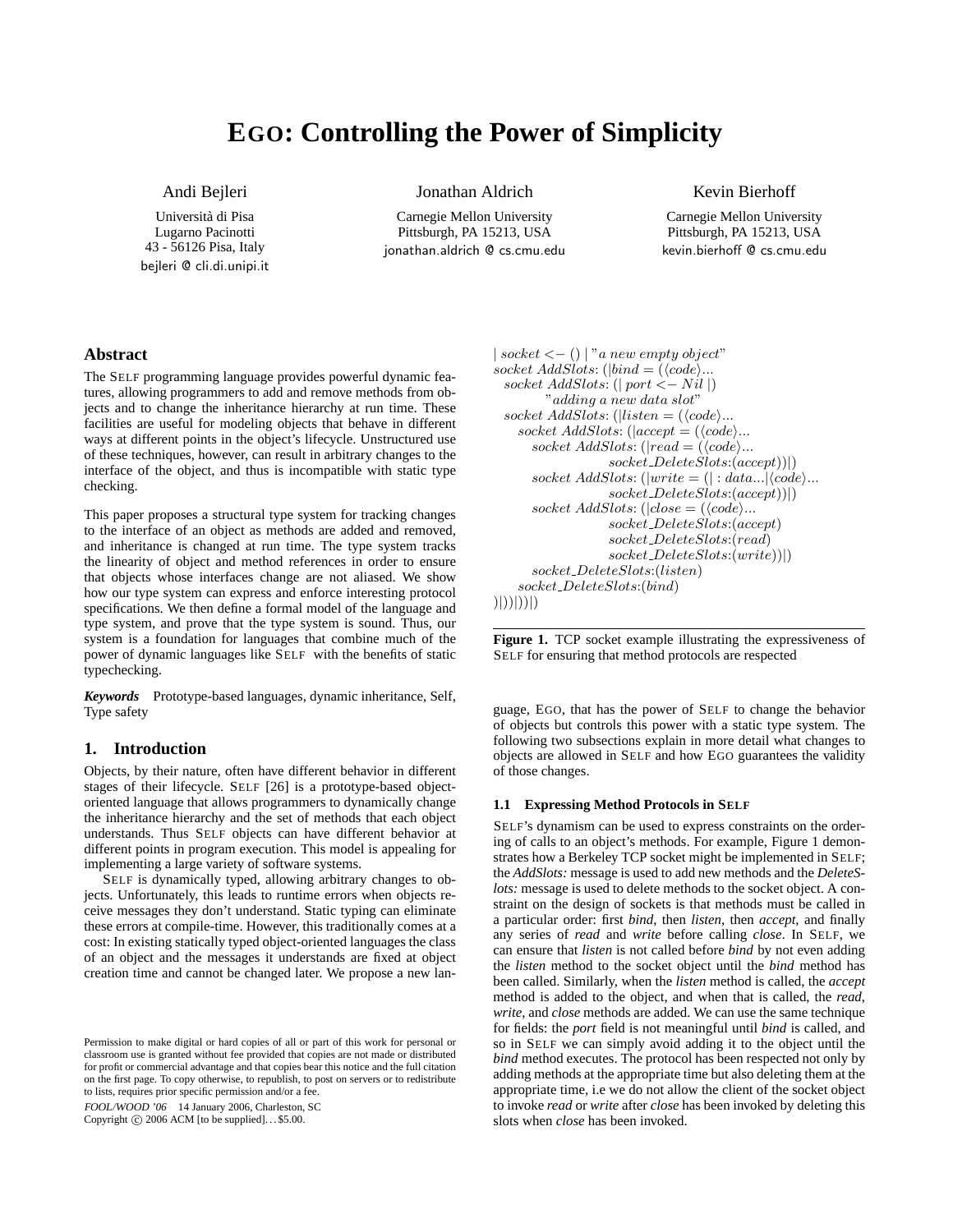If a client of the socket object tries to invoke *read* before any of the earlier methods, the system will raise a message not understood error, since this method has not yet been defined for the socket object. Thus, adding and removing methods to an object dynamically is an elegant way to ensure that methods are not called inappropriately, because the method simply does not exist.

In contrast, in a more conventional object-oriented language such as Java, clients could call methods in an arbitrary order. The developer of a Java socket library must either manually implement run-time checks that throw an exception if the methods are called in the wrong order, or risk corruption of the socket's internal data structures if clients invoke operations in the wrong order.

Thus, compared to languages like Java, SELF's dynamic mechanisms can be used to express and enforce constraints on the ordering of method calls in an elegant way. However, because SELF is dynamically typed, a violation of these constraints will not be detected until the message not understood exception is raised at run time.

It is easier to identify the cause of this error than it would be if the method call succeeded but corrupted the socket's data structures (as might happen without the use of dynamic method addition), but nevertheless it would be nice to detect the possibility of the error statically. Static detection of errors is challenging, however, due to the changes in an object's interface when the set of methods in an object is modified, and due to the possibility that there might be aliases to the object being modified. Because of the lack of static checking, the potential benefits of dynamic inheritance and method change at run time are underutilized in practice.

#### **1.2 Contributions**

The contribution of this paper is a type system that statically ensures that all accesses to object slots will succeed at runtime, even in the presence of method changes and dynamic inheritance. We formally define an imperative, object-oriented language, EGO, which is a core language modelled after a well-known calculus developed by Fisher et al.  $[16]$ <sup>1</sup>, with additional SELF-style primitives and typing restrictions sufficient to ensure type safety. In particular we control dynamic changes to aliased objects. We designed EGO in such a way that a static type checker can guarantee that a well typed program will lack "message not understood" errors at run time. The type safety proof for EGO directly implies this property. A consequence of type safety is that the technique of adding and removing methods to an object dynamically can be used to statically enforce message protocols in EGO.

The type system of EGO blends the features of several previous type systems in order to achieve soundness. For each object it keeps track of all methods a client can invoke. The type system distinguishes between linear (non-aliased) and non-linear (aliased) objects [18]. It statically ensures that linear variables are used at most once, and that linear functions are called at most once, while allowing aliasing of non-linear variables and multiple calls to nonlinear functions.

The use of linearity in typing objects solves crucial aliasing and typing issues. Dynamic changes to the type of the object (e.g. by adding a method) are only permitted on linear objects. A new object has a linear type when it is created and the type system guarantees its linearity during the program unless the client explicitly makes it an aliased object (on which fewer changes are allowed).

To our knowledge, our system is the first sound, static, user-level type system that supports imperative method addition, removal, and dynamic changes of an object's inheritance. Previous systems have been limited to adding methods to an object (without supporting method removal), or determining an object's inheritance at run time (but not allowing it to be changed), or supporting only functional changes to an object's interface (where a new object is created and the original object is left unchanged, as opposed to our imperative object updates). Our system is also the first (of which we know) to integrate first-class linear functions into an object-oriented language.

Our system can be considered a foundation for research into more flexible typestate systems for objects [10, 11]. As a foundational system, it may not be as succinct or easy to use as a sourcelevel language, but instead is designed to further understanding into the core mechanisms of typestate and to explore more flexible implementation strategies for typestate, such as dynamic changes to the methods and superclass of an object. Incorporating this additional flexibility into easy-to-use source-level languages is an important area of future work.

**Organization.** The remainder of this paper is organized as follows. Section 2 gives an intuitive presentation of EGO illustrated with a number of examples. Section 3 introduces the core language, its dynamic semantics, static semantics, and a brief presentation of the type safety proof. Section 4 summarizes related work, and the last section concludes.

# **2. Overview of EGO**

This section gives an informal introduction to our language. After giving a brief intuition of its constructs, we show how to encode some common object-oriented programming idioms. We then discuss how EGO tackles the important problem of aliasing. That forms the basis for a detailed description of how methods are defined. Finally we demonstrate EGO's expressive power with a number of examples. Throughout the section we highlight the challenges that static typechecking must confront.

#### **2.1 Language Intuition**

A program in EGO is a pair of an expression and a mutable store. An expression can be anything from a simple value to a complex object manipulation. Some kinds of expressions can contain other nested expressions. The store keeps track of the current objects in the system, and allows us to model imperative updates to objects. We use lambda abstractions to define a function and bind a variable in its body expression. Moreover, we use the notation of Fisher et al.'s calculus [16] and introduce also a number of primitives for object manipulation that are inspired by the work on SELF [26].

- *clone* duplicates an object.
- *delegate* imperatively changes the super field of an object, thus determining from whom the object inherits.
- 7← imperatively adds a method to an object (or changes the implementation of an existing method).
- *change linearity* is a technical primitive used for dealing with aliasing, as we shall see later.
- Finally  $e \leftarrow m$  invokes a method on an object.

The first four primitives yield the object created or manipulated to be used in the surrounding expression. The last one is used for method calls and thus yields the body of that method.

In the following sections we will develop a number of examples that show these primitives in action.

## **2.2 Elementary Programming Idioms**

EGO is designed as a core language for expressing dynamic inheritance and method addition. We can define a number of derived forms for well-known and convenient idioms that will help us write

<sup>&</sup>lt;sup>1</sup> An untyped lambda calculus, extended with object primitives that reflect the capabilities of delegation-based object-oriented languages.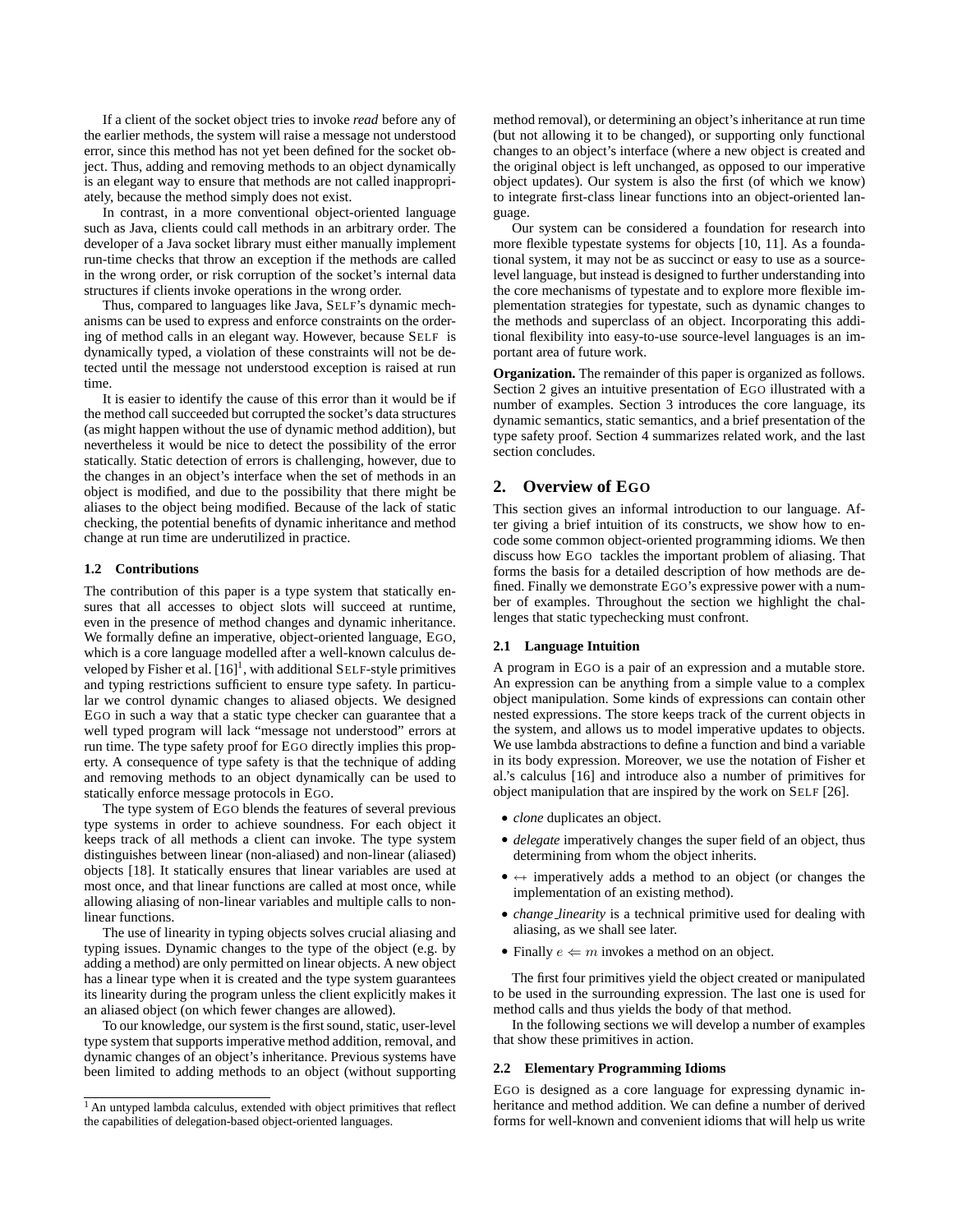more concise programs. That will also help us in presenting more advanced examples in the remainder of the section.

This section focuses on the notions of a *let* construct and instance fields for objects. We will also discuss how to create new objects and how to use them like traits in SELF (or equivalently, like classes in languages like Java).

The *let* variable binding construct can be simulated in the standard way, using a simple lambda expression as reflected in the following definition. It also allows us to define sequences of operations.

$$
let x: \tau = e_1 in e_2 \stackrel{\text{def}}{=} (\lambda x : \tau . e_2) e_1
$$

 $e_1; e_2 \stackrel{\text{def}}{=} let \_ = e_1 \text{ in } e_2$ 

We model instance fields as methods which take a self parameter but no others. Defining a field would look like the following:

$$
e_1.f := e_2 \stackrel{\text{def}}{=} let x = e_2 in (e_1 \leftrightarrow f = \lambda self : \tau.x)
$$

This will also work for reassigning a field value. In this case, ← will just redefine the method body. Note that  $e_1$  has to be an object and we use a let binding to evaluate  $e_2$  to a value before the method body is created. Access of a field then becomes invoking a parameterless method (with  $e \leftarrow f$ , where e is an object and f the name of a field).

In fact we can use the above derived form to add or change an arbitrary method on an object: If  $e_2$  is itself a lambda expression then it simply defines a method body that relies on additional arguments as well as self . (We will discuss method definitions in detail below.)

How do we get an object in the first place? EGO is a prototypebased language that allows us to *clone* existing objects. We assume that a well-known variable *Object* is bound to the first object in the system. Thus creating a new object, adding two methods, and invoking the first one can be realized as follows.

$$
clone(Object) \leftrightarrow m_1 = e_1 \leftrightarrow m_2 = e_2 \Leftarrow m_1
$$

Expressions for a method body have to evaluate to a lambda abstraction with argument self. When a method is executed, the receiver object will be applied to this outermost lambda. Methods can refer to their receiver and its (other) methods by accessing the bound variable self .

We often want to use an object in a class-like manner, meaning that the object contains instance methods to be used by other objects. Such an object is called a *trait* in the SELF literature [26]. We can use the *let* construct in combination with delegation to realize traits as shown below.

$$
type def \tau = t. \langle f : t \neg on \text{at};
$$
  
\n
$$
super : t'. \langle succ : t \rightarrow nat; super t''. \rangle \rangle \rangle
$$
  
\nlet 
$$
Train = change\_linearity(clone(Object) \leftrightarrow succ = \lambda self : \tau . self \Leftarrow f + 1) in
$$
  
\n
$$
(clone(Object).delegate(Train) \leftrightarrow f = \lambda self : \tau . 5) \Leftarrow succ
$$

The result of this expression would be 6. Obviously, an arbitrary number of objects can be defined that inherit their behavior from the *Trait* object above by delegation and define their own f field. Another option is to simply clone the trait object, which would result in simply duplicating all of the methods of *Trait* rather than sharing them through delegation. We will present an example of this more prototype-oriented approach in a later section.

// trait for s  
\nlet b = clone(Object)  
\n
$$
+ service = \lambda self : \tau_b. x : Nat x + 1 in
$$
\n// now define s itself  
\nlet s = clone(Object).deigate(b) in  
\n// and finally the clients  
\nlet c1 = clone(Object) ← r = \lambda self : \tau\_c.s in  
\nlet c2 = clone(Object) ← r = \lambda self : \tau\_c.s in

**Figure 2.** An incorrect version of the server object s referenced by multiple clients

// trait for s let b = change linearity( clone(Object) 7← service = λself : τb. x : N at x + 1 ) in // now define s itself let s = change linearity(clone(Object).delegate(b)) in // and finally the clients let c1 = clone(Object) 7← r = s in let c2 = clone(Object) 7← r = s in . . . // invalid: let = s.delegate(a) in c2 ⇐ r ⇐ service(5)

Figure 3. A correct version of the server object s referenced by multiple clients

#### **2.3 The Challenge of Aliasing**

. . .

So far we have ignored a major complication of our system: aliasing. An aliased object is (possibly) referred to by multiple names (references) in a program as opposed to *linear* objects that have only one name. Aliased objects are also called "non-linear", and linear ones are sometimes called "non-aliased".

In an object-oriented setting, aliasing is almost inevitable because of the state held in instance fields. A very common notion is that a server object s is used by multiple clients  $c_i$  that all hold a reference to  $s$  in their fields  $c_i.r$ . The object  $s$  is then heavily aliased (see figure 2). If we now change the configuration of  $s$  e.g. by changing its delegate from  $b$  to  $a$  with  $s$ .  $delegate(a)$ , obviously all clients are affected. In particular, it is hard to tell whether s will still work the way its current clients expect it to.

For this reason, we forbid a change of delegation for aliased objects as well as adding or changing methods for such objects if it changes the method's signature. We allow methods to be modified for aliased objects as long as the new method has the same signature as the old method. This allows us to model field updates, for example.

Moreover, we forbid delegation to a linear object (because that would be just like a second explicit reference to that object). Instead, we introduce the *change linearity* primitive mentioned earlier to explicitly convert a linear into an aliased object that can then be a delegatee. Note that there is no way of turning an aliased object back into a linear one. Figure 3 shows how *change linearity* must be added to the code from Figure 2 to typecheck properly in EGO.

Intuitively, these restrictions have to do with the typing of objects. Changing a method signature or the delegation changes the type of the object. That means that the aliases to that expression somehow would have to invisibly change their types as well, which would be difficult or impossible for a static type system to track in the general case. Conversely, changing a linear object affects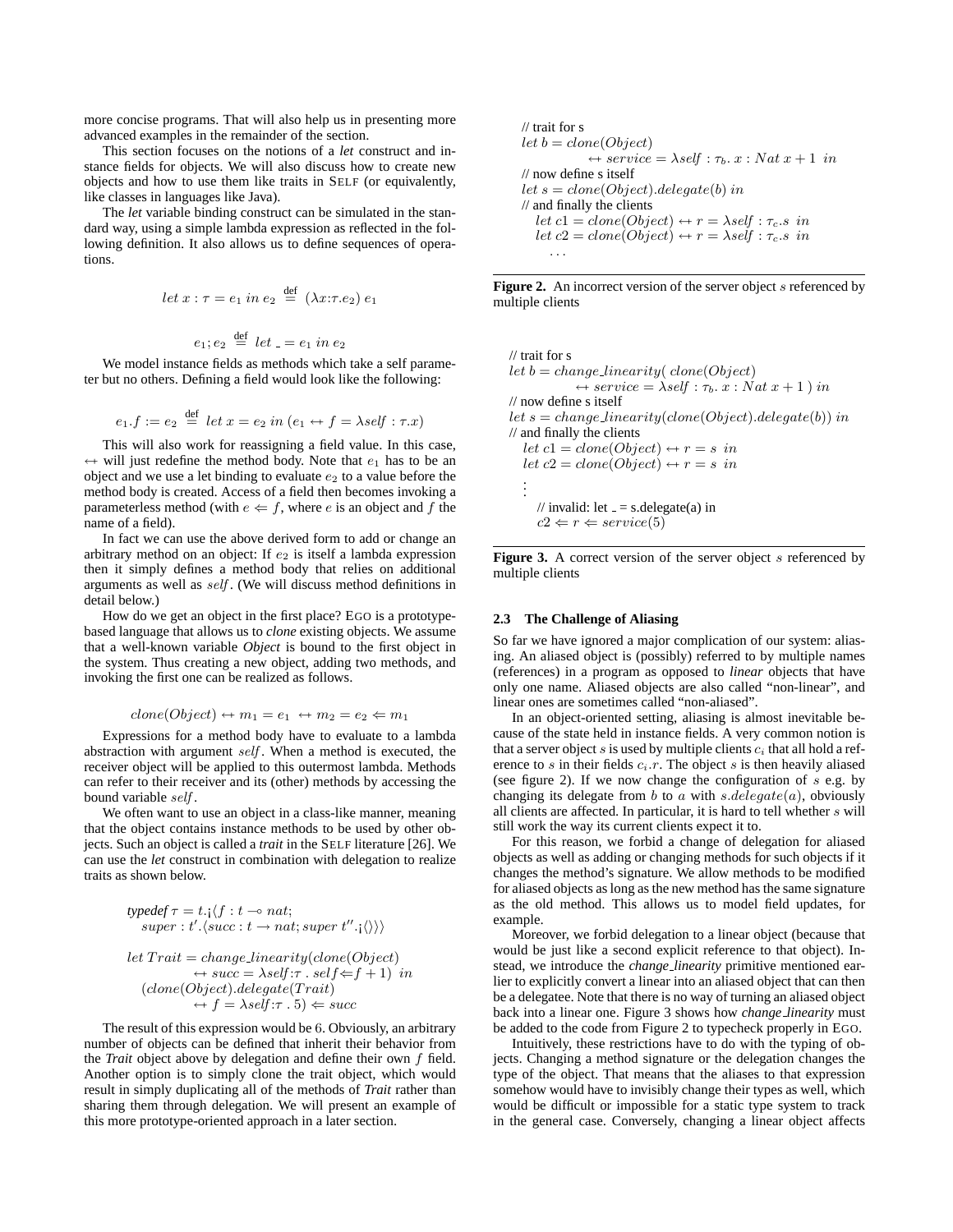let 
$$
lin = clone (Object)
$$
  
\nlet  $o = clone (Object) \leftrightarrow l = i\lambda self : \tau. (self, lin) in$   
\n// lin is no longer available  
\nlet  $(o2, lin2) = o \Leftarrow l in$   
\n// instead we can now use lin2  
\n// o2 replaces o, but does not contain l any more

**Figure 4.** A linear method consuming a variable on the stack and its linear receiver

only the type of the expression at hand, which is what a static type checker tracks anyway.

On the typing level we introduce a *linearity flag* for objects and lambdas, which we write as "¡" following Wadler [27]. *change linearity* explicitly removes this flag for an object, thus allowing it to be aliased. Bodies of linear lambda abstractions have access to the linear variables defined in the current scope abstraction. The type system guarantees that such linear variables are used only once. (We say they are "consumed" on usage.) Figure 4 gives an example, with pairs written as  $(x, y)$ . Non-linear lambda-abstractions, on the other hand, can only access the nonlinear variables in the context. Non-linear variables can be used multiple times.

We call a method linear if it is written with a linear lambda abstraction. Linear methods are consumed upon invocation, i.e. they are effectively removed from the receiver object. This guarantees the linearity of the context variables: If we could call the linear method  $l$  from figure 4 twice, then we would gain two aliases to lin "through the back door". As recursive calls to the same linear method would have the same harmful effect, we have to remove a linear method from its object *before* that method's body is evaluated. Thus the method  $l$  in figure 4 is not only no longer available after  $l$  was evaluated, but  $l$  cannot invoke itself on  $self$  again either.

We forbid cloning of objects with linear methods for the same reason: That would result into pairs of linear methods accessing the very same variable. However, the object can be linear (because it is completely duplicated), and the resulting clone is linear in any case. Thus all objects are linear in the beginning of their lifetime and can be converted into a non-linear object explicitly using *change linearity* (but not back into a linear object).

An alternative to the solution of consuming linear methods upon invocation would be to consume the receiver as a whole. We consider this a bad choice: Only one method could be ever executed on a linear object.

Independent of the linearity of a lambda itself, its argument can be linear or non-linear. A linear lambda argument requires a linear object. The object applied to such a lambda is no longer available at the invocation site after that application (again, we say it is "consumed"). However, the lambda abstraction can return its argument to the caller as the method  $o.l$  in figure 4 illustrates.  $o$  is no longer available after the last line, but it is passed back into o2.

## **2.4 Method Definition**

In order to capture dynamic manipulations of objects statically, EGO types objects with a recursive record type [1,15] that contains an explicit list of all methods the object defines together with a field for its delegate. A linear object containing an integer field as well as a linear method that takes an integer argument and yields an integer would be typed as follows. The object delegates to an empty object like *Object*. Note that in the body of the type below, t is bound recursively to the entire type expression.

$$
t.\cdot \setminus field: t \to int, linMeth: t \to int \to int; super: \langle \rangle
$$

$$
type def entry = t.\langle name : t \rightarrow string,
$$
\n
$$
number : t \rightarrow string; super : \langle \rangle \rangle
$$
\n
$$
type def default = t. \langle (prepareNew : t \rightarrow action, makeEditable : t \rightarrow entry \rightarrow action, \\ confirmDelete : t \rightarrow entry \rightarrow action; super : \langle \rangle \rangle
$$
\n
$$
type def action = t. \langle (prepareNew : default \rightarrow t, \\ makeEditable : default \rightarrow entry \rightarrow t, \\ confirmDelete : default \rightarrow entry \rightarrow t, \\ ok : default \rightarrow default, super : \langle \rangle \rangle
$$
\n
$$
let Entry = clone(Object) \leftrightarrow name = \lambda self: entry \cdots \leftrightarrow phone = \lambda self: entry \cdots \text{ in}
$$
\n
$$
let WebPhonebook = clone(Object) \leftrightarrow prepareNew = \lambda self : default.
$$
\n
$$
let curEntry = clone(Entry) in
$$
\n
$$
self \leftrightarrow ok = \lambda self : default \cdot \text{ * save new entry *} \land \text{ * makeEditable = \lambda self : default \cdot \text{ * save edited entry *} \land \text{ * } marker = \lambda self : default \cdot \text{ * } add \cdot t \rightarrow \text{ * } add \cdot t \rightarrow \text{ * } add \cdot t \rightarrow \text{ * } add \cdot t \rightarrow \text{ * } add \cdot t \rightarrow \text{ * } add \cdot t \rightarrow \text{ * } add \cdot t \rightarrow \text{ * } add \cdot t \rightarrow \text{ * } add \cdot t \rightarrow \text{ * } add \cdot t \rightarrow \text{ * } add \cdot t \rightarrow \text{ * } add \cdot t \rightarrow \text{ * } add \cdot t \rightarrow \text{ * } add \cdot t \rightarrow \text{ * } add \cdot t \rightarrow \text{ * } add \cdot t \rightarrow \text{ * } add \cdot t \rightarrow \text{ * } add \cdot t \rightarrow \text{ * } add \cdot t \rightarrow \text{ * } add \cdot t \rightarrow \text{ * } add \cdot t \rightarrow \text{ * } add \cdot t \rightarrow \text{ * } add \cdot t \rightarrow \text{ * } add \cdot t \rightarrow \text{ * } add \cdot t \rightarrow \text{ * } add \cdot t \rightarrow \text{ * } add \cdot t \rightarrow \text{ * } add \cdot t \rightarrow \text{ * } add \cdot t \rightarrow \text{ * } add \cdot t \rightarrow \text{ * } add \cdot t \rightarrow \text{ * } add \cdot t \rightarrow \text{ * } add \cdot t \rightarrow \text{ * } add \cdot t \rightarrow \text{ * } add \cdot t \rightarrow \text{ * } add \cdot t \rightarrow \text{ * } add \cdot t \rightarrow \text{ * } add \cdot t \rightarrow \text{ *
$$



We use  $\sim$  for typing linear lambda abstractions and  $\rightarrow$  for non-linear ones. Every method body definition must be an explicit lambda abstraction for *self*, the receiver object. The type of *self* essentially lists *all* methods expected to be defined for the receiver, when the method is called. Additional arguments can be captured with nested lambdas.

The requirement that *self* must be typed with a recursive record type is essentially not different from typing an object with a class name in e.g. Java: Since the methods in a Java class cannot be manipulated the class name can be used as a (shorter) synonym for a record type containing all methods defined for that class.

In fact, our system is much more flexible in that different methods of the same object can declare different receiver object types. This is useful to encode typestate-like examples; as the object's type changes over time due to method addition, method removal, and delegation changes, different methods in the object become applicable. Thus the programmer can enforce possible sequences of method invocations on the object, i.e. the object's *protocol*[10, 11]. Figure 5 gives an example of method definitions using typestate. Note that we give *typedefs* for several record types in the beginning to improve readability. They are not part of the core EGO language.

We illustrate the business logic of a Web-based phonebook. Such applications are characterized by *two-phased actions*: First, the user indicates the type of action he wants the system to perform (e.g. create a new entry with *prepareNew*). The phonebook application will then present a form to enter the new contact information. The user can now complete the action by sending an *ok* message (or cancel, which we omit).

Our phonebook therefore has a *default* and an *action* state. We see that objects in the *default* state have three methods, while those in *action* have four. The methods applicable to the respective states can be easily identified by the types of their *self* variables. The triggers to switch from one state to the other are the business methods and *ok*, respectively.

The type system ensures that a method can only be called on a receiver that matches its expected receiver type exactly, *after the*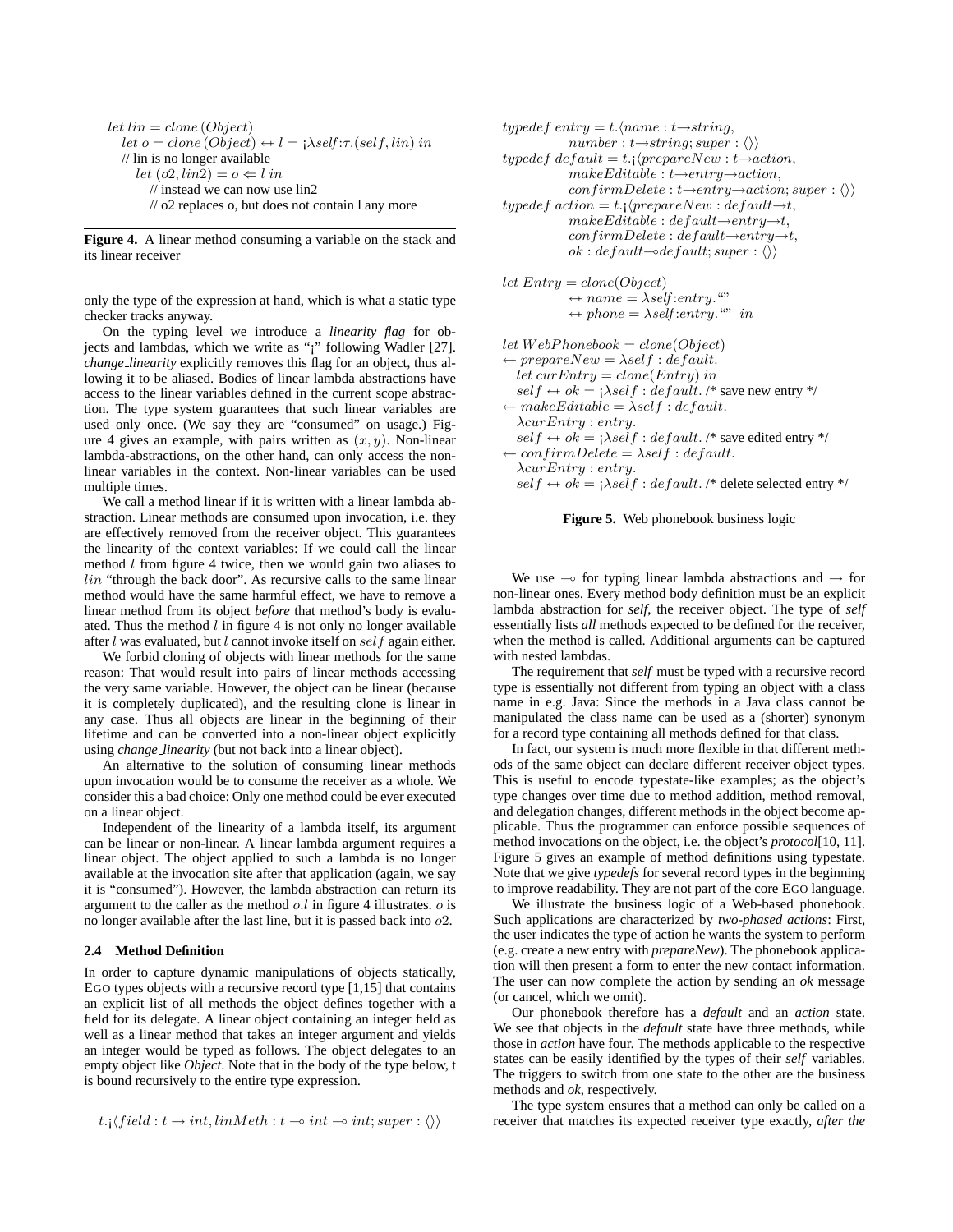*method itself has been removed in the case of linear methods*<sup>1</sup> 2 . Thus, in the *default* state, the business methods can be called because they expect a receiver of type *default*, but the *ok* method cannot be called because it is not even part of the *default* state.

In the action state, the three business methods are still part of the type, but they cannot be called because these non-linear methods expect an object in the *default* state and the receiver is in the *action* state, which has the additional method *ok*. On the other hand, the *ok* method is linear, and it can be called in the *action* state because once you take the *ok* method out of the *action* type, you get the *default* type which is what the *ok* method expects.

Note that *ok* behaves differently depending on the action that is to be performed. Therefore each business method defines its own *ok* method.

Our system tracks the exact type, rather than a supertype, for linear objects, in order to make sure that changes to the object are legal with respect its complete current type. In particular, when changing delegation the type system has to determine the exact new record type of the object, which can only be done on the basis of the exact old type of the object and its new delegate. Otherwise, the object could define a method with a name also used in the new delegate but with a different return type. If that method were not listed in the object type (which could happen if we allowed subtyping for linear objects) then the system would expect the wrong return type (the one defined in the delegate object) from a later call to that method.

The restriction of exact type tracking could be relaxed for aliased objects. Here, subtyping could be introduced to accept objects with more methods than expected, because the object type cannot change in a way that would introduce the problem mentioned above. Even though subtyping is well defined for record types, we elide this extension from our formal core system to keep it as simple as possible.

## **2.5 Expressive Power**

The examples we have seen so far were mostly intended to illustrate syntax and semantics of EGO. This section will present higherlevel examples in order to demonstrate the expressiveness of the language. In fact, one was already given in the previous section (figure 5) to illustrate the application of EGO to typestates. We will see typestates [10, 11] again in the examples that follow. The final example will implement the TCP socket from the introduction in EGO.

The examples rely on dynamic inheritance and adding new methods to objects over time. They are therefore not directly expressible in languages with static inheritance like Java. They are expressible in SELF, but SELF would not be able to statically guarantee that the program evaluation will succeed at runtime. Our system does guarantee successful evaluation of the presented examples by virtue of the type safety proof presented later.

Throughout the examples we rely on the intuition of the reader to assume the semantics of certain objects to which we merely refer by name. Explicitly defining a sufficiently large library for interesting examples is outside the scope of this paper.

Consider the EGO program in figure 6. It models the workflow in a company between a manager, her secretary, and her designated worker. We first implement the secretary who can do some work.

```
typedef minit = /* initial manager */
   t.; \langle sec : mwork \rightarrow u. \langle doWork : msec \rightarrow unit \rangle,setWorker : (t-setWorker) \rightarrow worker \rightarrow mworktypedef worker = t.\langle doWork : mwork \rightarrow unit,workersick: mwork \rightarrow msectypedef mwork = /* manager delegating to worker */
   t.; \langle sec : t \rightarrow u. \langle doWork : msec \rightarrow unit \rangle,
     myworker : msec \rightarrow worker;super: worker\rangletypedef msec = \frac{1}{2} manager delegating to secretary \frac{k}{2}t.; \langle sec : mwork \rightarrow u. \langle doWork : t \rightarrow unit \rangle,
      myworker : t \rightarrow workerworkerRecover : (t−workerRecover) ⊸ mwork;
      super : \langle doWork : t \rightarrow unit \rangle\ranglelet Secretary = change\_linearity(clone(Object))\leftrightarrow doW ork = \lambdaself:msec.\lambdatask:\tau....) in
let \text{Worker}Proto = clone(Object)\leftrightarrow doW ork = \lambdaself :mwork.\lambdatask:\tau..
\leftrightarrow workerSick = \lambdaself:mwork . self.delegate(self \Leftarrow sec)
   \leftrightarrow workerRecover = i\lambda self:msec.self.delegate(self \Leftarrow myworker) in
let Manager = clone(Object)\leftrightarrow \textit{sec} = \lambda \textit{self} : \textit{mwork} . \textit{Secretary}\leftrightarrow setW or ker = \mathsf{i}\lambda self : minit.\lambda newworker:worker.
   (self \leftarrow myworker =λself:msec . newworker).
```
**Figure 6.** Using delegation to implement workflows

 $\Leftarrow setWorker(charqe\ linearity(clone(WorkerProto)))$ ...

delegate(newworker)

```
let PowerSupply = clone(Object).
\leftrightarrow generatePower =
   \lambdaself :t.\langle generate Power : t \rightarrow power \rangle....
let On = change\_linearity(clone(Object)\leftrightarrow getPower =
   \lambdaself:t.;\langle supply, on, off; super : \langle getPower \rangle.
   self \Leftarrow supply \Leftarrow generatePower) inlet Off = change\,Linearity(clone(Object)) in
let PowerSwitch = clone(Object)\leftrightarrow on = \lambdaself:t.;\langle supply, on, off; super : \langle \rangle.
   \langle self.delegate(On).\leftrightarrow of f =\lambda self:t.; \langle supply, on, off; super : \langle getPower \rangle.
      self.delegate(Off) in
let ps = clone(PowerSwitch) \leftrightarrow supply =\lambdaself:t.;\langle supply, on, off; super : \langle getPower \rangle.
      PowerSupply in
ps \Leftarrow on \Leftarrow getPower \Leftarrow getPower \Leftarrow off \Leftarrow on \LeftarrowgetPower \Leftarrow off
```
Figure 7. A power network using composition and delegation. Certain types have been abbreviated.

 $1$  Removing the method from the type is necessary to ensure that linear methods cannot recursively call themselves. Recursive calls would break the invariant that no linear method is called more than once.

<sup>&</sup>lt;sup>2</sup> We have chosen to make the type of the receiver reflect the type inside the method, rather than the type as seen by the caller (before the called linear method is removed from it). The other choice would be more intuitive from the client's perspective, but more confusing from the standpoint of the implementor.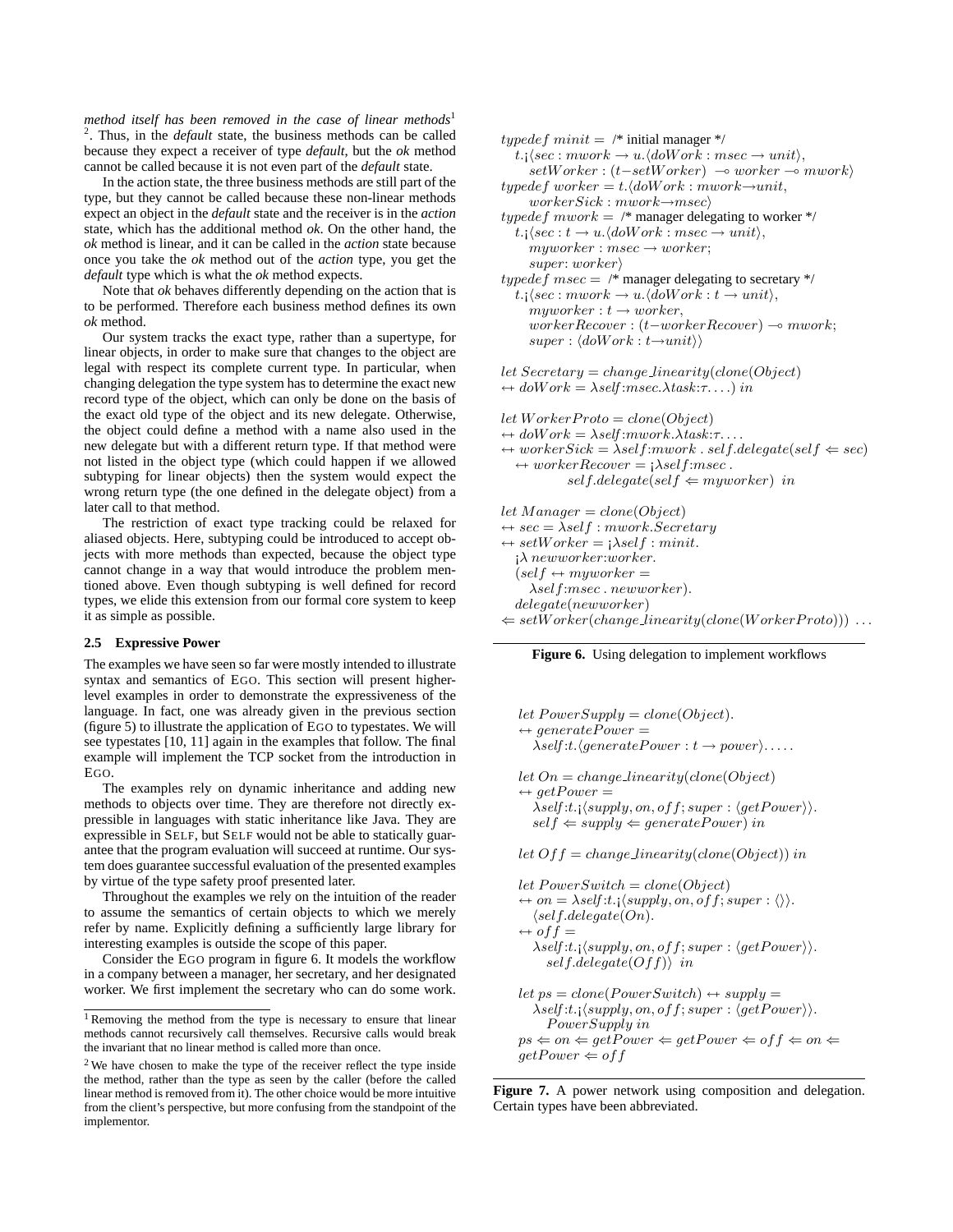We also define a prototype worker who, no surprise, can also do some work. We define a concrete secretary as opposed to a prototype worker for purely pedagogical reasons. Both could be prototypes. Also note that we do not use the *trait* idiom known from SELF to generate a worker "class". Instead we define the worker prototype as an object to be cloned to create instances. We feel that this more closely resembles the real world where different workers are different autonomous individuals.

Finally we implement the manager who has fields for her secretary and her worker. By default, the manager forwards all the work she has to do to her worker. We do this simply by delegation. (That forces the complicated typing of *self* in the two *doWork* implementations.) The use of delegation here models delegation in a real company, where work is delegated from one to the other person. Slightly confusing might be the implication that our manager does not even "see" the work items she delegates to her subordinate. But maybe this is not too unrealistic, either.

Now imagine the worker gets sick. We would invoke the *workerSick* method on our manager. That causes the manager to dump her work onto her secretary from now on. The secretary cannot get sick, so that's a safe guess. But also, the manager expects her worker to recover eventually. Thus she defines an additional method *workerRecover* to anticipate this event. Note that this changes the manager's signature. She is now in a different state, the "worker sick" state. *workerRecover* is defined to be linear and thus will be consumed on invocation. The method will also redelegate to the now recovered worker, effectively transferring the manager back to her original state. As a final remark concerning states we point out that the manager is in a sort of initialization state before *setWorker* is called. Only then can she do (or rather, delegate) work.

Next we implement a power network in figure 7. It consists of a power supply, an on-off-switch and a client that requests power. In this example we use delegation to model the different states of the power switch (on and off). Obviously, only the *On* object has a *getPower* method that forwards the power request to the supply configured for that object. Thus our client first has to connect the switch to the supply by adding the *supply* field. Then it can switch on, get power for a while, switch off, and on again to get more power.

The *On* and *Off* objects that implement the two controller states can be aliased by an arbitrary number of switches that all delegate to one of these two objects. The power supply is unique to each switch (both being physical devices) and therefore represented as an instance field to the switch. Without that field defined, the switch is not functional as the signatures for the *on* and *off* methods do not match. It can redirect to a different source later, though.

The power network example uses an implementation strategy that is quite the opposite to the workflow example above. In the power network, we use delegation to express states (on and off) and explicit forwarding (similar to composition in object-oriented programming) to transfer the power from the supply to the consumer. In the workflow example, on the other hand, we added and removed methods to change the state of the manager object. We used delegation to (implicitly) forward calls from one object to the other.

Finally, we look into the TCP socket example from the introduction section again. Figure 8 gives an implementation in EGO. We do not use delegation at all but rather manipulate the object with each method call. The implementation relies on linear methods to enforce that *bind*, *listen*, and *accept* are called exactly once. Each of these generates the following method; therefore a client must follow the prescribed call sequence.

We show as an example how *bind* also generates a field that contains the port on which the socket is going to listen in order to demonstrate that a real socket implementation is a full-blown data typedef open = t.;  $\langle$  port :  $t \rightarrow (t, int)$ , read :  $t \rightarrow (t, \tau)$ , write :  $t \to \tau \to t$ , close :  $t \to unit$ ; super :  $\langle \rangle$ ) typedef portt = t.;  $\langle port : open \rightarrow (open, int) \rangle$ 

```
let Sockets = clone(Object)\leftrightarrow bind = i\lambda self : t_i\langle\rangle./* bind impl */;
   self \leftarrow port = \lambda self : open.(self, prt)\leftrightarrow listen = i\lambdaself : portt./* listen impl */;
          self \leftrightarrow accept = j\lambda self : portt.'^* accept impl */;
              self \leftarrow read = \lambda self : open.(self, /* result *')\leftrightarrow write = \lambdaself : open.;\lambdadata:\tau...; self
                  \leftrightarrow close = \mathsf{i}\lambda \mathsf{self} : open \dots; unit
```


structure. Derived fields, as the *port* here, can be added to the object when they are available in EGO, effectively preventing reads from not yet defined fields.

The call to *accept* will generate *read*, *write*, and *close* methods. The first two can now be called an arbitrary number of times. They require a linear *self* and return it unchanged upon completion of the call. *close* also requires a linear *self* but does not give it back, effectively making the object inaccessible. Lending [2] or borrowing [7] for the methods returning *self* would make this explicit return unnecessary. We elide this possible extension to EGO for simplicity.

#### **2.6 Summary**

In the preceding sections we gave an informal introduction to EGO. We have seen in detail how programs can be implemented in the language. We discussed its handling of aliasing as well as the notion of typestates which it naturally supports through its method definitions. Finally we could express a number of relevant examples in EGO. We saw that delegation and dynamic method changes are somewhat interchangeable, effectively allowing different programming styles.

The examples were complex enough to imagine that an ad-hoc SELF programmer can introduce bugs that result in runtime errors. That motivates the need for static typechecking for such programs in order to make sure that all object manipulations and method invocations will succeed. Throughout this section we described the restrictions EGO imposes on the programmer to control SELF's "power of simplicity". We have seen that they are loose enough to implement interesting programs in EGO, and although the current type system is somewhat complex we believe this can be simplified considerably in a practical system. It is the main result of this paper that these restrictions are also strong enough to ensure EGO's type safety. This will be formalized in the next section.

## **3. Formal Model**

We now introduce the core EGO language to formalize the intuitions given above. This section contains the full dynamic semantics, the full static semantics, and a summarized type safety proof of EGO. The full type safety proof is available in [5].

#### **3.1 Syntax**

Figure 9 presents the syntax of our model. We do not include base types, control flow structures, exceptions, and subtyping into the model as they are well-known from the literature. We omit multiple inheritance and polymorphism as these are orthogonal to the typing issues at hand. Note that an overbar is used to represent a sequence.

An expression is a variable **(x)**, a value **(v)**, a clone of an object **(clone)**, a method invocation  $(\Leftarrow)$ , an object delegation change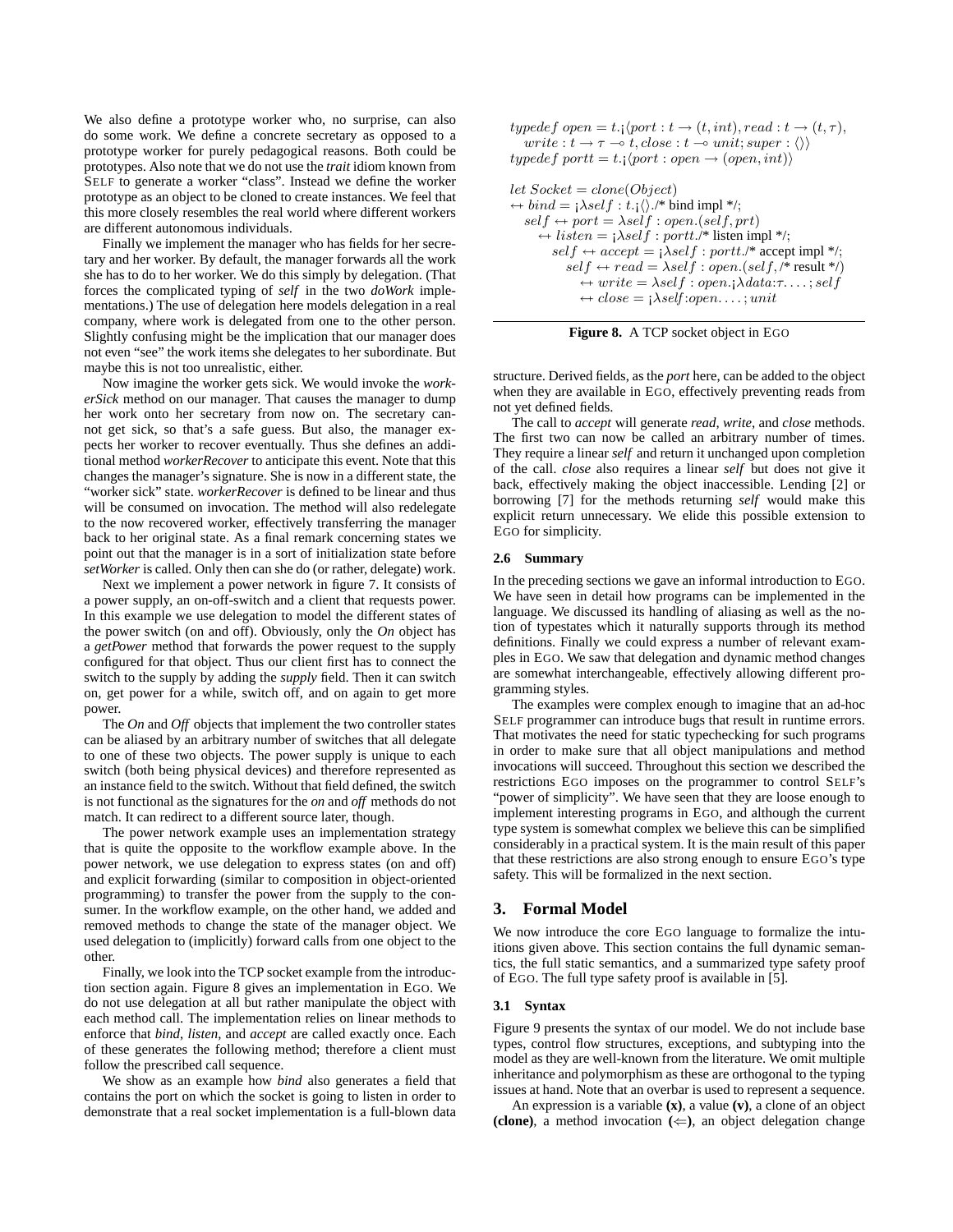**(delegate)**, the addition of a new method to an object or the change of a method body  $(\leftrightarrow)$ , a function application **(f a)** and a change of the type linearity of an object **(change linearity)**. A method **(M)** is defined as a pair: the name of the method **(m)** and an expression that reduces to a method body.

A method body definition is a lambda expression with a linearity for the function and an explicit type for arguments (type inference is future work). We require that the outermost lambda types the receiver object. Our store **(S)** is a set of pairs: the location of the object and the object descriptor **(Odescr)**.

An object descriptor is a pair: the location of the super object, and a sequence of methods defined for this object. While our syntax for methods follows that of functional languages in order to connect more directly to previous linear type systems [27], our record-based object encoding is similar to standard object encodings [1,6,15,16]. The primary difference in our encoding is that we must represent inheritance explicitly–since it might be changed–rather than just merging inherited methods into the object itself as previous systems have done.

There are four kinds of types: for variables **(t)**, for non-linear functions  $(\rightarrow)$ , for linear functions  $(\rightarrow)$  and finally for objects ( $t \cdot \mathbf{R}$ ). The object type is a recursive type where t is bound to  $R$ . The record type **(R)** is a list of the types of the methods **(B)** defined for the object and the type of the super object **(super)**. In [16] a row type is also a row variable, a row lambda abstraction and a row application. We omit these row types as we don't need them in our system to express any kind of row polymorphism. The type of a linear object is presented by **¡**. We use **[¡]** to represent that the object might be linear or non-linear. That is, optional syntax is enclosed in [ ].

Instance variables are represented by parameterless methods. Locations  $L$  are not part of the source code. We assume to have a first object **(Object)** defined when we want to evaluate a program.

| (expressions)   |                  |                           | $e$ ::= $x   v   e \Leftarrow m   e_1$ .delegate $(e_2)$                   |
|-----------------|------------------|---------------------------|----------------------------------------------------------------------------|
|                 |                  |                           | $clone(e)   e \leftrightarrow m = e$                                       |
|                 |                  |                           | $e_1e_2$                                                                   |
|                 |                  |                           | $change\ linearity(e)$                                                     |
| (values)        |                  |                           | $v$ ::= $L \mid [\cdot] \lambda x : \tau \cdot e_0$                        |
| (heap)          |                  |                           | $S$ ::= $Object \mapsto super:Object$                                      |
|                 |                  |                           | $L \mapsto O$ descr, S                                                     |
| (object desc)   | $Odescr$ ::=     |                           | super: L                                                                   |
|                 |                  |                           | $Odescr \nleftrightarrow M$                                                |
| (method desc)   | M                | $\mathbf{C} = \mathbf{C}$ | $m = e$                                                                    |
| (types)         |                  |                           | $\tau$ ::= $t   \tau' \rightarrow \tau''   t.R   \tau' \rightarrow \tau''$ |
| (records)       |                  |                           | $R$ ::= $[i] \langle\rangle   [i] \langle B; super : \tau \rangle$         |
|                 | B                |                           | $\equiv$ $\epsilon \mid m : \tau, B$                                       |
| (heap location) | L                |                           |                                                                            |
| (variable)      | $\boldsymbol{x}$ |                           |                                                                            |
| (type variable) | t.               |                           |                                                                            |
| (method name)   | m                |                           |                                                                            |
|                 |                  |                           |                                                                            |

**Figure 9.** Syntax of the language, store, types.

### **3.2 Dynamic Semantics**

The dynamic semantics we defined for EGO is a standard small step operational semantics. The store **(S)** is a function from locations **(L)** to object descriptors **(Odescr)**. Figure 10 summarizes the rules for evaluating expressions. We describe each rule in turn.

 $(R - Appl)$  shows how a method is applied to its arguments. We write  $[v/x]_{e0}$  for the result of replacing x by v in expressions  $e_0$ .

 $(R - LInvk)$  invokes a linear method on an object. The method is owned by the receiver and is linear. As the type system does not allow another call to that linear method we remove it from the store. The location **L** is passed as an argument to the method because **self** is not a free variable in the lambda expression. The type system does not support this in order to not have aliasing issues. The result of the reduction is a method apply with **L** as an argument and a store without the method **m** in it.

 $(R - NInvk)$  invokes a non-linear method. The result of the reduction is the same as the one above except that the store is unchanged now: The type system allows the client to invoke a non-linear method more than once .

 $(R - Clone)$  creates a new object from an existing one. The list of methods and the address of the super object are copied from the cloned object to the newly created location.

 $(R - Deleg)$  changes the reference to the super object of the receiver object. The result of the reduction is the modified location of the receiver. Here the overbar represents a sequence of method bindings M.

 $(R - AddM)$  adds a new method to the receiver object. **dom(**M**)** represents the set of the methods name for an object descriptor. The result returned is the modified location of the receiver.

(R−ChanMBd) changes the body of method **(m)** of the receiver.

(R − ChanLin) has no operational effect; the *change linearity* construct is needed only to track where a linear object becomes nonlinear in the static semantics. The result of the reduction is the location passed as argument for the expression.

$$
\frac{\overline{(|i|}\lambda x : \tau'.e_0)v, S \longrightarrow [v/x]e_0, S}{\overline{(|i|}\lambda m) = v} \quad v = i\lambda x...
$$
\n
$$
\frac{S' = S[L \rightarrow (S[L] \setminus (m = v)]}{L \leftarrow m, S \longrightarrow v \ L, S'} \quad R - \text{LInvk}
$$
\n
$$
\frac{mbody(S[L], m) = v \quad v = \lambda x...}{L \leftarrow m, S \longrightarrow v \ L, S} \quad R - \text{NInvk}
$$
\n
$$
S[L] = Odescr \quad L'' \notin domain(S)
$$
\n
$$
S' = S[L'' \rightarrow Odescr]
$$
\n
$$
clone(L), S \longrightarrow L'', S' \quad R - \text{Clone}
$$
\n
$$
S[L_1] = super : L_1 \leftrightarrow \overline{M}
$$
\n
$$
S' = S[L_1 \mapsto super : L_2 \leftrightarrow \overline{M}] \quad R - \text{Deleg}
$$
\n
$$
S[L] = super : L' \leftrightarrow \overline{M} \quad m \notin dom(\overline{M})
$$
\n
$$
S'[L] = super : L' \leftrightarrow \overline{M} \quad m \notin dom(\overline{M})
$$
\n
$$
S'[L] = super : L' \leftrightarrow \overline{M} \leftrightarrow m = v]
$$
\n
$$
L \leftrightarrow m = v, S \longrightarrow L, S'
$$
\n
$$
S[L] = super:L' \leftrightarrow m_1: v_1... \leftrightarrow m_i: v_1...
$$
\n
$$
= S[L \rightarrow super:L' \leftrightarrow m_1: v_1... \leftrightarrow m_i: v'_1...]
$$
\n
$$
R - \text{AddM}
$$

$$
S[L] = super:L' \leftrightarrow m_1: v_1... \leftrightarrow m_i: v...
$$
  
\n
$$
S' = S[L \rightarrow super:L' \leftrightarrow m_1: v_1... \leftrightarrow m_i: v'...]
$$
  
\n
$$
L \leftrightarrow m_i = v', S \longrightarrow L, S'
$$
  
\n
$$
\overline{change\_linearity}(L), S \longrightarrow L, S
$$
  
\n
$$
R - ChanLin
$$

 $S'$ 

**Figure 10.** Evaluation rules for expressions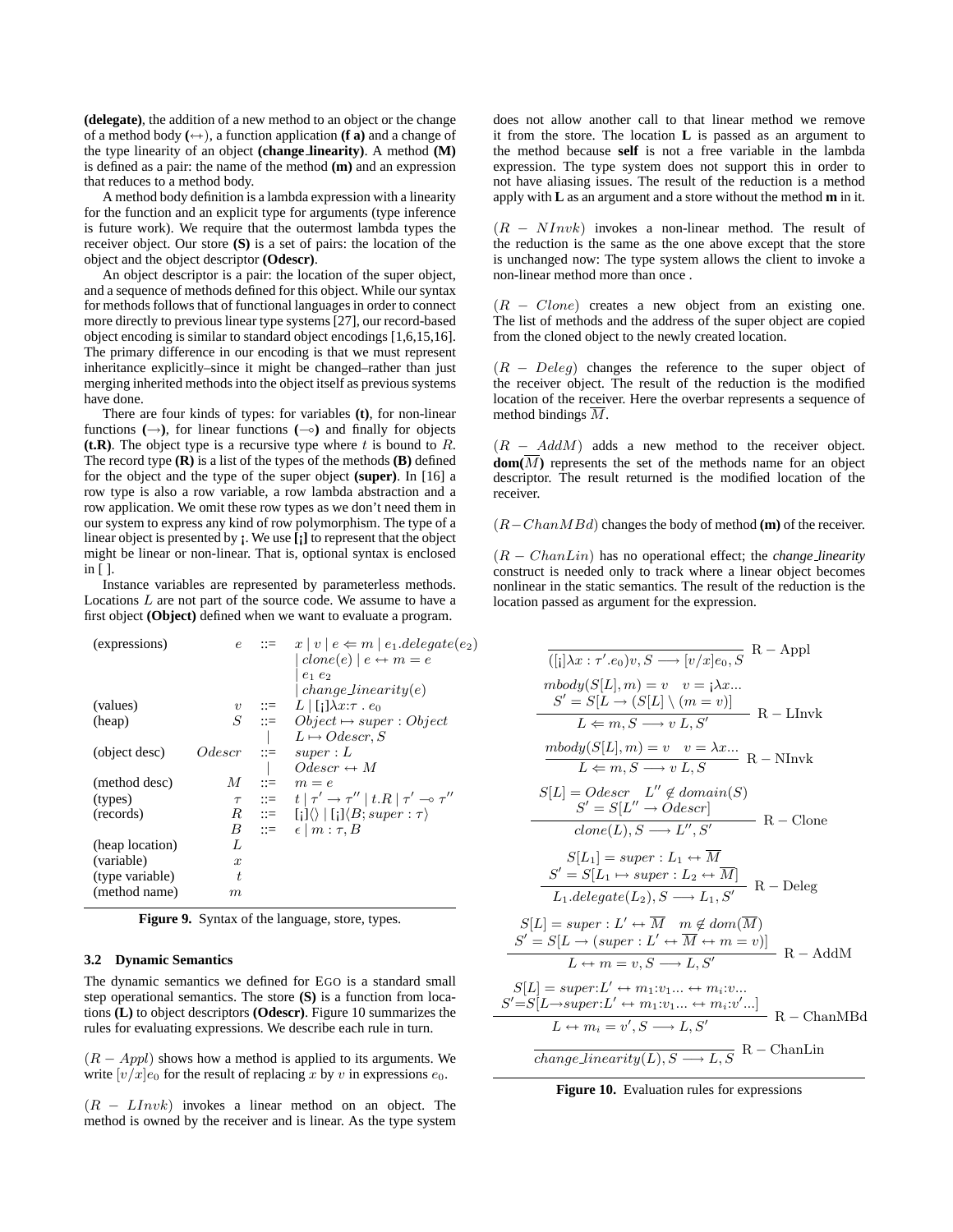| $M[m] = v$                                                         |
|--------------------------------------------------------------------|
| $mbody(super: L \leftrightarrow M, m) = v$                         |
| $m \notin dom(M)$                                                  |
| $mbody(super: L \leftrightarrow \overline{M}, m) = mbody(S[L], m)$ |

**Figure 11.** Rules for lookup of methods body.

#### **3.3 Static Semantics**

Figure 12 presents the typing rules for expressions. Every typing rule has the standard form,  $\Sigma$ ;  $A \vdash e : \tau \Longrightarrow list_e$  that contains a store type  $(\Sigma)$ , an assumption list  $(A \text{ or } A')$ , an expression that is typed **(e)**, the type of the expression  $(\tau)$  and the list of linear objects **(list**e**)** that are used to type the expression.

We use a type store  $\Sigma$  to store the types of our objects:

$$
\Sigma ::= Object : t.\langle\rangle \mid \Sigma; L:\tau
$$

The assumption list A (or A') contains the types of the bound variables in the expression **e** that is typechecked. An assumption list, A, is defined as:

$$
A ::= \cdot \mid A, x : \tau
$$

We use  $\cdot$  to present the empty assumption list. An assumption list is non-linear if each assumption  $x_i:\tau_i$  in it has a non-linear type  $\tau_i$ . Note that linear variables will be removed from the assumption list upon usage.

The type expression t.[;] $\langle m_1:\tau_1, ..., m_k:\tau_k;$  $super : t^1.[1]\langle m_1';\tau_1',...,m_j';\tau_j' \rangle$  is a type t with the property that when we invoke a method  $m_i$  for  $1 \leq i \leq k$  or a method  $m'_i$  for  $1 \leq i \leq j$  to any element x of this type, like  $x.m_i$ , the result has type  $\tau_i$  or  $\tau'_i$  with t substituted with t.R. Thus t.R is a form of recursively-defined type.

Let us describe each rule and give a brief justification with examples for selected cases. Note that the word location is used somewhat ambiguously because sometimes it refers to the label of a location and sometimes it is used to refer to the object at that location. However, what is meant is always obvious from the context.

 $(T - Loc)$ ,  $(T - NLoc)$  A location is well-typed if it is defined in  $\Sigma$ . The list returned is empty if the location is non-linear or **L** if the location is linear.

 $(T - Method)$  A non-linear method is well-typed if its body is well-typed. The restriction on the assumption list to be non linear is because we want each variable needed to type the expression to be non-linear so we can safely call the method more than once. There is no restriction on the arguments of the methods because if they are linear there is no way of duplicating them. The returned list is empty as the objects used here are all non-linear.

 $(T - LMethod)$  A linear method, too, is well-typed if its body is well-typed. However in this rule, there is no restriction on the assumption list. Linear variables can safely be used in a linear method because it will be called only once during the program. The list returned is the one returned from the type rule applied to the method body.

 $(T - Var)$  The type of a variable is the one that it has in the assumption list. The returned list is empty as there are no objects used to type it. The assumption list has only the record to type the variable. The type system does not need to forget information in the assumption list during the typing of an expression.

$$
\frac{\Sigma(L) = t_{\cdot} \langle B; super:t', R \rangle}{\Sigma; \cdot \vdash L : t_{\cdot} \langle B; super:t', R \rangle \Longrightarrow \{L\}} \text{ T } - \text{Loc}
$$
\n
$$
\frac{\Sigma(L) = t_{\cdot} \langle B; super:t', R \rangle}{\Sigma; \cdot \vdash L : t_{\cdot} \langle B; super:t', R \rangle \Longrightarrow \{I\}} \text{ T } - \text{NLoc}
$$
\n
$$
\Sigma; A, x : \tau' \vdash e_0 : \tau'' \Longrightarrow \{ \}
$$
\n
$$
x \notin A, nonlinear A
$$
\n
$$
\frac{x}{\Sigma; A \vdash (\lambda x : \tau' \cdot e_0) : \tau' \rightarrow \tau'' \Longrightarrow \{ \}
$$
\nT 
$$
\frac{x}{\Sigma; A \vdash (\lambda x : \tau' \cdot e_0) : \tau' \rightarrow \tau'' \Longrightarrow \text{list}_{e_0} \quad x \notin A \quad \text{T } - \text{LMethod}
$$
\n
$$
\frac{\Sigma; A \vdash (x : \tau' \cdot e_0) : \tau' \rightarrow \tau'' \Longrightarrow \text{list}_{e_0} \quad \text{T } - \text{Var}
$$
\n
$$
\frac{\Sigma; A \vdash u : U \Longrightarrow \text{list}_{u}}{\Sigma; A, x : X \vdash u : U \Longrightarrow \text{list}_{u} \quad \text{T } - \text{Kill}
$$
\n
$$
\frac{\Sigma; A \vdash e : t_{\cdot} \cap (\text{Var} \cdot \tau) \Longrightarrow \text{list}_{e}}{\Sigma; A, x : X \vdash u : U \Longrightarrow \text{list}_{u} \quad \text{nonlinear} \times \text{T } - \text{Copy}
$$
\n
$$
\Sigma; A \vdash e : t_{\cdot} \cap (\text{Var} \cdot \tau) \Longrightarrow \text{list}_{e} \quad \forall m : \tau' \in B \text{ .} \tau' = \tau'' \rightarrow \tau'''
$$
\n
$$
\frac{x}{\Sigma; A \vdash \text{cl.} \left[ \left( B; super: \tau \right) \right) \Longrightarrow \text{list}_{e}} \text{ T } - \text{Clope}
$$
\n
$$
\Sigma; A \vdash e : t_{\cdot} \cap (\text{Var} \tau' \rightarrow \tau'') \Longrightarrow \text{list}_{e} \quad \text{T } - \text{Invk}
$$
\n
$$
\frac{x}{\tau} \leftrightarrow \text{f } e \leftarrow m : [t_{\cdot} \langle B;
$$

Figure 12. Static semantics of expressions.  $\{\}$  represents the empty list.

 $(T - Kill)$  This rule is used in the case we have to delete a record from the assumption list in order to typecheck an expression. We need it in typing cases like  $\lambda x:X\lambda y:Y.x$  where y can be non-linear. As long as it is not used,  $(T - Kill)$  can remove it from the context to type this linear method. The list returned is the same as the expression that is typed with the new assumption list.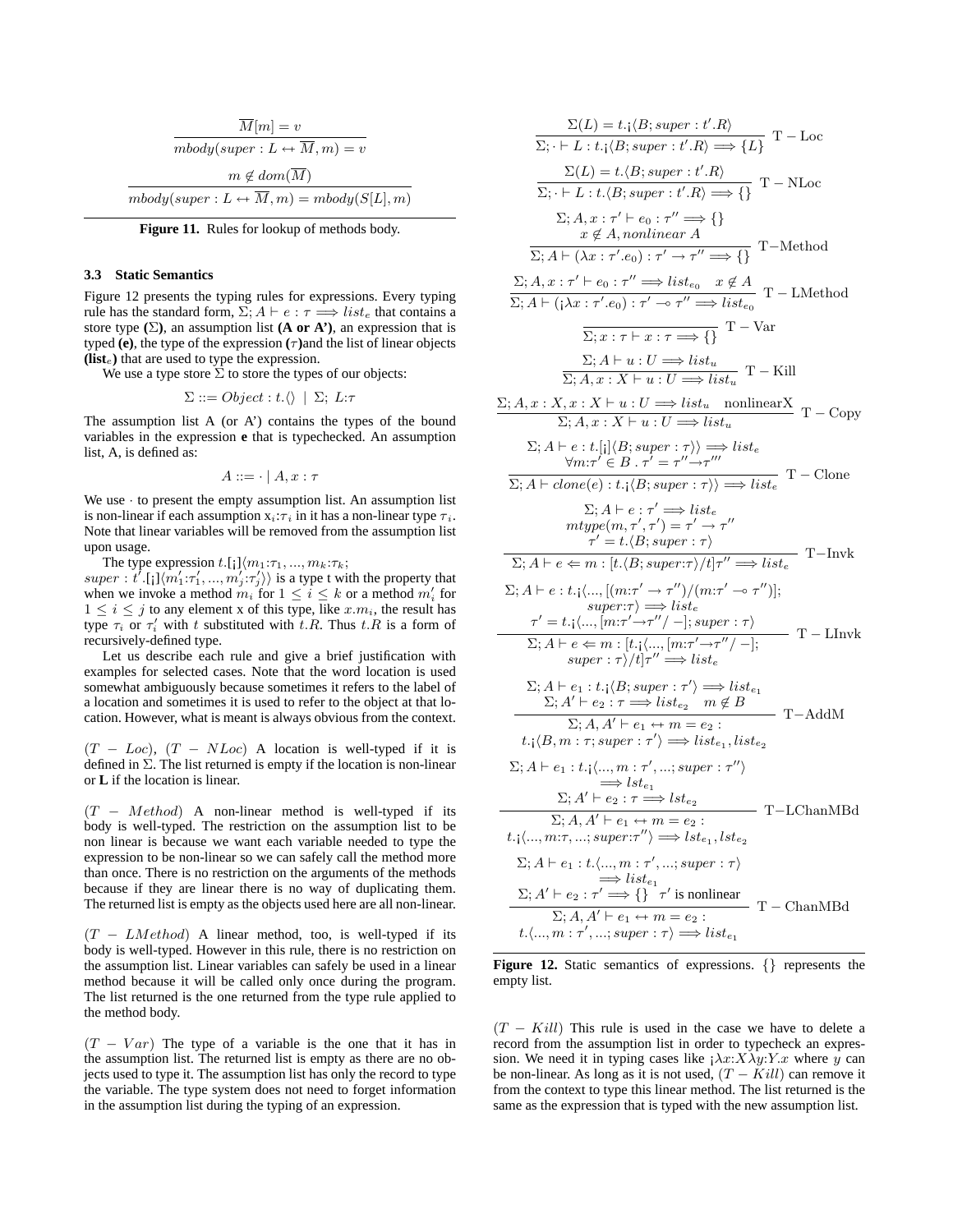$(T - Copy)$  This rule makes another copy of a non linear variable in the assumption list. We use it in cases like  $\lambda x: Nat$ .  $x+x$  or  $\lambda x:X$ .  $(x \leftrightarrow m = \lambda y:Y \cdot x)$  where x is non-linear. The type system has to explicitly duplicate  $x$  in order to use it multiple times.

 $(T - Clone)$  A *clone* expression is well-typed if **e** (the prototype object) is well-typed and the super object of **e** has a non-linear type (which is true automatically by virtue of  $(T - Deleg)$  in Figure 13). The methods defined for the cloned object must all be non-linear in order not to copy references to linear objects through the back door. The new object created has a linear type.

 $(T - Invk)$  A  $\Leftarrow$  m expression is well-typed for non-linear m if **e** (the receiver) and **m** are well-typed, m is non-linear and the argument type of **m** is the same as the type of the object. The **mtype** function (see Figure 14) returns the type of the method that is invoked. The type returned is the type where the type of **self** is updated with the type of the receiver of the method.

Unlike systems such as Featherweight Java, our type system does not model **self** as a free variable. Instead **self** is bound explicitly with a lambda. This binding ensures that the linearity of **self** is tracked like that of any other variable, ensuring (for example) that a linear **self** is not used more than once.

 $(T - LInvk)$  The difference of this rule from the one above is that **e** (the receiver) is linear and **m** can be either linear or nonlinear. The new type of **e** does not allow the client to call **m** again if **m** is linear. This is expressed in the rule by taking **m** out of the type of the object in the result. This prevents aliasing of linear objects in the assumption list (the stack). The following example illustrates the idea

let  $obj = clone(Object) \leftrightarrow m = \lambda: unit.setf in$ let  $obj2 = obj \Leftarrow m$  in let  $obj3 = obj2 \Leftarrow m$  /\*we have two references to obj\*/

 $(T - AddM)$  The type-system adds new methods only to linear objects because aliases to an object would not be aware of the new method. The assumption list used to type the expression is split to type the two different expressions,  $e_1$  and  $e_2$ , in order to track the linearity of the objects. The list returned is the concatenation of the lists returned from the typing rules of **e** and **m**.

 $(T - LChanMBd)$  This rule checks if the object is linear and then checks if the new method body is well-typed. We can change the type of the method when the receiver is linear just like we can add new methods.

 $(T - ChanMBd)$  This rule checks if the object is nonlinear and that the new method body has the same type as the existing one. We do that for the same typing problem we can have in the  $\overline{T}$  – AddM or T – Deleq.

 $(T - Deleg)$  This rule only allows delegation changes to linear objects for the same reason the type-system only permits new methods for linear objects. The rule only allows delegation to non-linear objects because if the type system allows the client to delegate to linear objects then we effectively have more than one reference to it. Each occurrence of  $t_2$  is replaced by  $t_1$  in the new type of  $t_1$  because the receiver type for the inherited methods is  $t_1$ . That is to preserve method specialization.

 $(T - ChanLin)$  This rule changes the linearity of an object from linear to non-linear. The super object is non-linear anyway.

$$
\Sigma; A \vdash e_1 : t_1 \cdot (B_1; super : t'.R_1) \Longrightarrow list_{e_1}
$$
\n
$$
\Sigma; A' \vdash e_2 : t_2 \cdot (B_2; super : t'.R_2) \Longrightarrow list_{e_2}
$$
\n
$$
\Sigma; A, A' \vdash e_1.delegate(e_2) :
$$
\n
$$
t_1 \cdot (B_1; super : (t_2 \cdot (B_2; super : t'.R_2))[t_1/t_2])
$$
\n
$$
\Longrightarrow list_{e_1}, list_{e_2}
$$
\n
$$
\Sigma; A \vdash e : t \cdot R \Longrightarrow list_e
$$
\n
$$
\Sigma; A \vdash change\_linearity(e) : t.R \Longrightarrow list_{e_1}
$$
\n
$$
\Sigma; A \vdash e_2 : \tau' \rightarrow \neg \, \, r'' \Longrightarrow list_{e_1}
$$
\n
$$
\Sigma; A' \vdash e_2 : \tau' \Longrightarrow list_{e_2}
$$
\n
$$
\Sigma; A, A' \vdash e_1 e_2 : \tau'' \Longrightarrow list_{e_1}, list_{e_2}
$$
\n
$$
\Gamma - Appl
$$

| Figure 13. Static semantics of expressions continued. |  |  |  |  |  |  |
|-------------------------------------------------------|--|--|--|--|--|--|
|-------------------------------------------------------|--|--|--|--|--|--|

$$
m \in B \quad B = \langle \dots, m : \tau, \dots \rangle
$$
  
mtype(m, t.[i]{B; super : t'.R}, t''.R") =  $\tau[t''.R''/t]$   

$$
m \notin B
$$
  
mtype(m, t.[i]{B; super : t'.R},  $\tau$ )  
= mtype(m, t'.R,  $\tau$ )



$$
\frac{\forall L_i \in dom(\Sigma). \Sigma; \cdot \vdash S(L_i) : \Sigma(L_i) \Longrightarrow list_i}{\Sigma; \cdot \vdash S \Longrightarrow concat(list_i)} T - \text{Store}
$$
  

$$
\frac{\Sigma(L) = t'.R \quad \forall m_i = e_i \cdot \Sigma; \cdot \vdash e_i : \tau_i \Longrightarrow list_{e_i}}{\Sigma; \cdot \vdash super : L \leftrightarrow m_1 = e_1 \dots \leftrightarrow m_n = e_n} T - \text{Odescr}
$$
  

$$
t.[\text{I}](\overline{\tau_i}; super : t'.R) \Longrightarrow concat(list_{e_i})
$$



 $(T - Appl)$  This rule checks if the first expression  $e_1$  has a function type and that the second expression **e**<sup>2</sup> has the same type of the argument of  $e_1$ .

Figure 15 contains the rules for type-checking the store  $S$ . *list<sub>i</sub>* is a list of all linear objects used to type the location  $S[L_i]$ . The store **S** is well-typed if every location in the store is well-typed. A location **L** is well-typed if the super object which it inherit is welltyped and each method's body defined for that location is welltyped.  $list_{e_i}$  is a list of linear objects used during the typing of the expression **e**.

#### **3.4 Soundness**

In this section we describe the approach taken for proving type safety for our system. We define important conditions and present the key lemmas needed for proving preservation and progress. We also briefly consider the most interesting cases of the progress and preservation proofs. The full type safety proof is available in [5].

*Preservation* Preservation ensures that the type of an expression is preserved during its evaluation.

The most interesting issue in type preservation is ensuring that linear references are not duplicated. For example, in an untyped version of EGO consider an object A that contains a linear method  $M$ , which in turn contains a reference to a linear object  $L$ . If we could clone  $A$ , then we would get a copy of  $M$  in the clone, and we could invoke both versions of  $M$  to extract two references to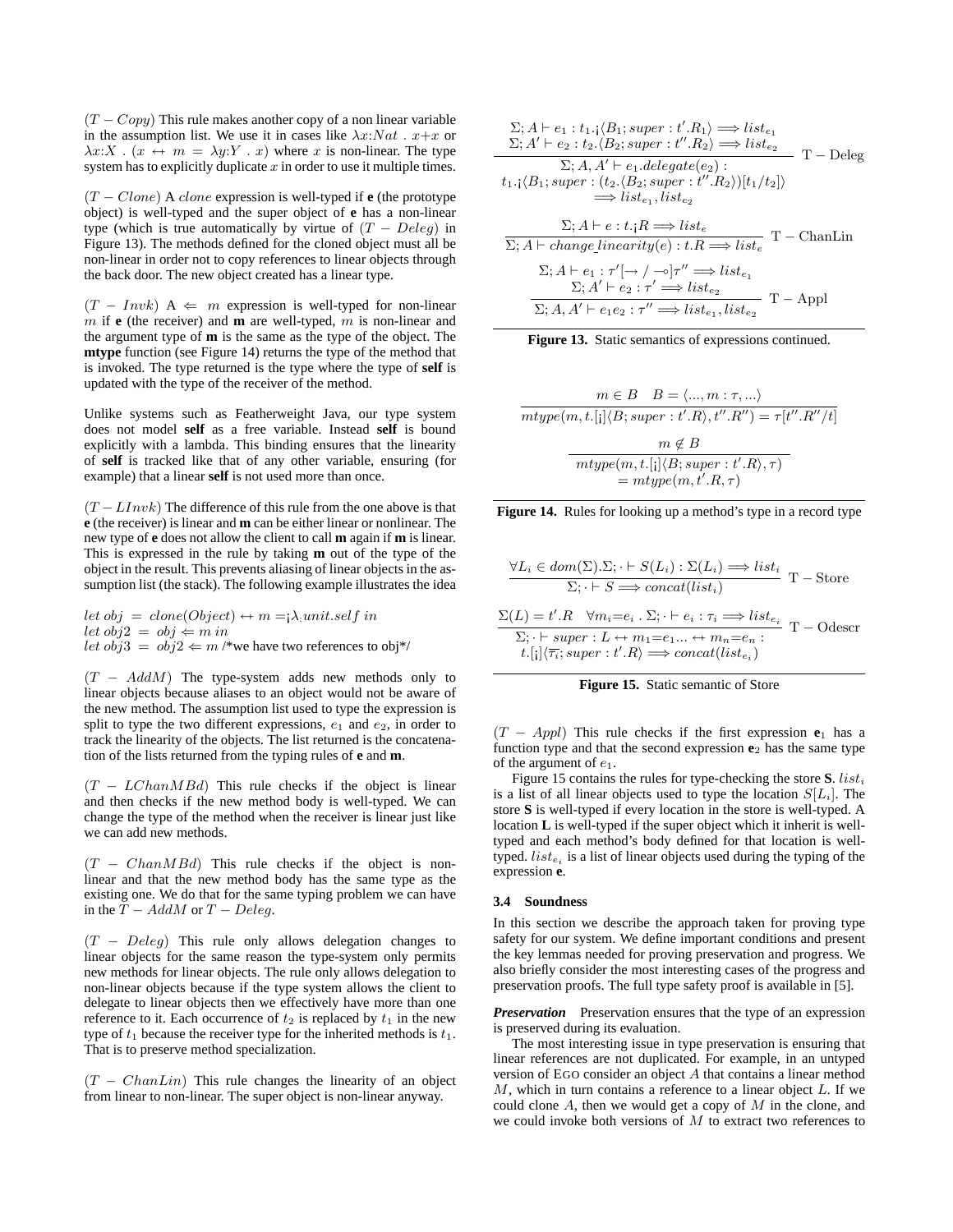L. Our type system prohibits this by checking that clone is never called on an object with linear methods.

For the proof of preservation, we need two standard properties about the substitution operation as it occurs in function application.

## **Lemma 1 (Properties of Typing)**

- (i) (Weakening) If  $\Sigma$ ; A,  $A' \vdash e : \tau \Longrightarrow \text{list}_e$  and  $\tau$  is non-linear then  $\Sigma$ ;  $A, x : \tau$ ,  $A' \vdash e : \tau \Longrightarrow list_e$ .
- (ii) (Substitution)If  $\Sigma$ ;  $A, x : \tau, A' \vdash e' : \tau' \Longrightarrow \text{list}_{e'}$  and  $\Sigma$ ;  $\vdash$  $e: \tau \Longrightarrow \text{list}_e$  then  $\Sigma$ ;  $A, A' \vdash \{e/x\}e' : \tau' \Longrightarrow \text{list}_{e'}, \text{list}_{e'}$

The first property follows from rule T-Kill, the second is proved by rule induction on the typing judgment for  $e$  and  $e'$  respectively.

As a program executes, the number of locations in the store can expand as **clone** operations are performed, and the types of locations can change as a result of method addition or delegation changes. We formalize the way the store type can change as a store extension operation  $\Sigma' \geq_L \Sigma$ . This judgment means that  $\Sigma'$  differs from  $\Sigma$  because of L in one of two cases :

1.  $\Sigma'$  may have an additional L in its domain

$$
dom(\Sigma') = dom(\Sigma) \cup \{L\} \quad \forall L' \in dom(\Sigma). \Sigma(L') = \Sigma'(L')
$$
  

$$
\Sigma' \geq_L \Sigma
$$

2. L was linear in  $\Sigma$  but is non-linear in  $\Sigma'$ 

$$
dom(\Sigma') = dom(\Sigma) \sum (L) = t \cdot {}_{\textbf{i}}R \sum'(L) = t \cdot R
$$
  

$$
\forall L' \in \{dom(\Sigma) - L\} \cdot \Sigma(L') = \Sigma'(L')
$$
  

$$
\Sigma' \geq_L \Sigma
$$

The first differ case of  $\Sigma'$  and  $\Sigma$  is introduced by the **clone** typing rule and the second case is introduced by the **addMethod**, **delegate** or **change linearity** typing rules. This lemma is used for the proof of T-AddM, T-Deleg and T-Appl.

Next, we define two lemmas that are useful in ensuring that linear methods and objects remain unaliased as the program executes.

#### **Lemma 2**

If  $\Sigma; A \vdash e : \tau \implies \text{list}_e, \Sigma' \geq_L \Sigma \text{ and } L \notin \text{list}_e \text{ then}$  $\Sigma'; \dot{A} \vdash e : \tau \Longrightarrow \mathit{list}_e.$ 

This lemma is used to prove that if the old list  $(list_{e_1}, list_{e_2}, list_S)$ of linear objects has no duplicates and part of that list,  $(list_{e_1}, list_S)$ , has changed to  $(list_{e'_1}, list_{S'})$  because of an evaluation rule then the modified list  $(iis\bar{t}_{e'_1}, list_{e_2}, list_{S'})$  has no duplicates. This is because if there are no duplicates in the bigger list there could not possibly be duplicates in the smaller one.

The proof is by rule induction on the typing judgment for  $e$ .

#### **Lemma 3**

For any rule,  $e, S \rightarrow e', S'$ , where  $\Sigma$ ;  $\vdash e : \tau \Longrightarrow \text{list}_e, \Sigma$ ;  $\vdash \vdash$  $S \Longrightarrow$  lists and no duplicates list<sub>e</sub>, lists, and for  $\Sigma' \geq_L \Sigma$  and  $\Sigma';$   $\vdash e' : \tau \Longrightarrow list_{e'}, \Sigma';$   $\vdash S' \Longrightarrow list_{S'}$  and no duplicate in  $list_{S'}, list_{e'}$  then  $\{list_{S'}\} \cup \{list_{e'}\} \subseteq \{list_{S}\} \cup \{list_{e}\} \cup \{L\}.$ 

The proof is by rule induction on the evaluation judgment.

#### **Theorem 4 (Preservation)**

If  $\Sigma$ ;  $\vdash e : \tau \Longrightarrow \text{list}_e$  and  $\Sigma$ ;  $\vdash S \Longrightarrow \text{list}_S$  and there are no duplicates in  $list_e, list_S$  and  $e, S \rightarrow e', S'$  then for some  $\Sigma' \geq_L \Sigma$ we have  $\Sigma'$ ;  $\cdot \vdash e' : \tau \Longrightarrow \text{list}_{e'}$  and  $\Sigma'$ ;  $\cdot \vdash S' \Longrightarrow \text{list}_{S'}$  and there are no duplicates in  $list_{e'}, list_{S'}$ .

**Proof:** By rule induction on the derivation of  $e, S \rightarrow e', S'$ .

To give an idea of the preservation proof we present the case where  $e$  is typed with rule T-Deleg. There are three subcases, two for congruence rules (of which we show the first; the second is symmetric) and one for the evaluation rule:

#### *Case*

$$
\begin{array}{ll}\n & e_1, S \rightarrow e'_1, S' \\
 \hline\n e_1.delegate(e_2), S \rightarrow e'_1.delegate(e_2), S'\n \end{array}\n \quad \begin{array}{ll}\n \text{Subderivation} \\
 \Sigma; \cdot \vdash e_1.delegate(e_2):\n \end{array}\n \quad \begin{array}{ll}\n \text{Subderivation} \\
 \Sigma; \cdot \vdash e_1.delegate(e_2):\n \end{array}\n \quad \begin{array}{ll}\n \text{Subderivation} \\
 \Sigma; \cdot \vdash e_1.delegate(e_2):\n \end{array}\n \quad \begin{array}{ll}\n \text{Subderivation} \\
 \Sigma; \cdot \vdash S \implies list e \\
 \Sigma; \cdot \vdash S \implies list S \\
 \text{Assumption} \\
 \text{Asumption} \\
 \Sigma; \cdot \vdash e_1 : t_1. \exists \{B_1; super : t'.R_1 \} \implies list e_1 \\
 \Sigma; \cdot \vdash e_2 : t_2. \langle B_2; super : t''.R_2 \rangle \implies list e_2 \\
 \text{By inversion} \\
 \Sigma' \geq_L \sum_i \Sigma'; \cdot \vdash e'_1 : t_1. \exists \{B_1; super : t'.R_1 \} \implies list e'_1 \\
 \text{By i.h.} \\
 \Sigma'; \cdot \vdash S' \implies list s' \\
 \text{No duplicate} \\ \text{is} \\ \text{is} \\ \text{Le} \\ \end{array}\n \quad \begin{array}{ll}\n \text{By definition of } \Sigma' \geq_L \Sigma \\
 \text{By definition of } \Sigma' \geq_L \Sigma\n \end{array}
$$

No duplicates in  $list_{e'_1}$ ,  $list_{e_2}$ ,  $list_{S'}$  because if  $list_{e_2}$ ,  $list_{e_1}$ ,  $list_{S}$  has no duplicates then from lemma 3 and  $L \notin \text{list}_{e_2}$  we know that  $\text{list}_{e_2}, \text{list}_{e'_1}, \text{list}_{S'}$  has no duplicates.

$$
\Sigma'; \vdash e_2 : t_2.\langle B_2; super : t''.R_2 \rangle \Longrightarrow list_{e_2} \qquad \text{By lemma 2}
$$
  
\n
$$
\Sigma'; \vdash e'_1.delegate(e_2) : \qquad \qquad t_1.(\{B_1; super : t_2.R_2 \} \Longrightarrow list_{e'_1}, list_{e_2} \qquad \qquad \text{By rule}
$$

## *Case*

$$
S[L_1] = super: L \leftrightarrow \overline{M} \quad S' = S[L_1 \mapsto super: L_2 \leftrightarrow \overline{M}]
$$
  
\n
$$
\Sigma; \quad \vdash L_1. delegate(L_2), S \to L_1, S'
$$
  
\n
$$
\Sigma; \quad \vdash L_1. delegate(L_2):
$$
  
\n
$$
t_1:\langle B_1; super: t_2.\langle B_2; super: t''.R_2 \rangle\rangle
$$
  
\n
$$
\implies \{L_1\}
$$
  
\n
$$
\Sigma; \quad \vdash S \implies lists
$$
  
\nAssumption1  
\n
$$
\Sigma; \quad \vdash S \implies lists
$$
  
\n
$$
\Sigma; \quad \vdash L_1: t_1: \langle B_1; super: t'.R_1 \rangle \implies \{L_1\}
$$
  
\n
$$
\Sigma; \quad \vdash L_2: t_2.\langle B_2; super: t''.R_2 \rangle \implies \{L_1\}
$$
  
\nBy inversion  
\nlet  $\Sigma' = \Sigma[L_1 \to t_1: \langle B_1; super: t_2.B_2; super: t''.R_2 \rangle\rangle$   
\nthen  $\Sigma'; \quad \vdash L_2: t_2.B_2; super: t'.R_2 \rangle \implies \{L_1\}$   
\nBy rule  
\n $\Sigma'; \quad \vdash L_2: t_2.B_2; super: t'.R_2 \rangle \implies \{L_1\}$   
\nBy lemma 2  
\n $\forall L' \in dom(\Sigma). \Sigma(L') = \Sigma'(L')$   
\nBy definition of  $\Sigma' \geq_{L_1} \Sigma$   
\n $\forall L' \in \{dom(S) - L_1\}$  and  $\forall m \in S(L')$  then  
\n $\Sigma'; \quad \vdash M(m): \tau \implies list_m$   
\nBy Assumption\* and lemma 2  
\n $\Sigma'; \quad \vdash S'$   
\nNo duplicate  $L_1$ , *lists*  
\nBy Assumption\* and lemma 2  
\nBy new

*Progress* Progress asserts that the evaluation of closed well-typed expressions will never get stuck, i.e. the expression is a value or can make an evaluation step.

The critical observation behind the proof is that a value of function type will indeed be a function and a value of object type be an object. We state these critical properties in inversion lemmas, because they are not immediately syntactically obvious.

## **Lemma 5 (Value inversion)**

(i) If  $\Sigma$ ;  $\cdot \vdash v : t.R \Longrightarrow list_v$  then  $v = L$ .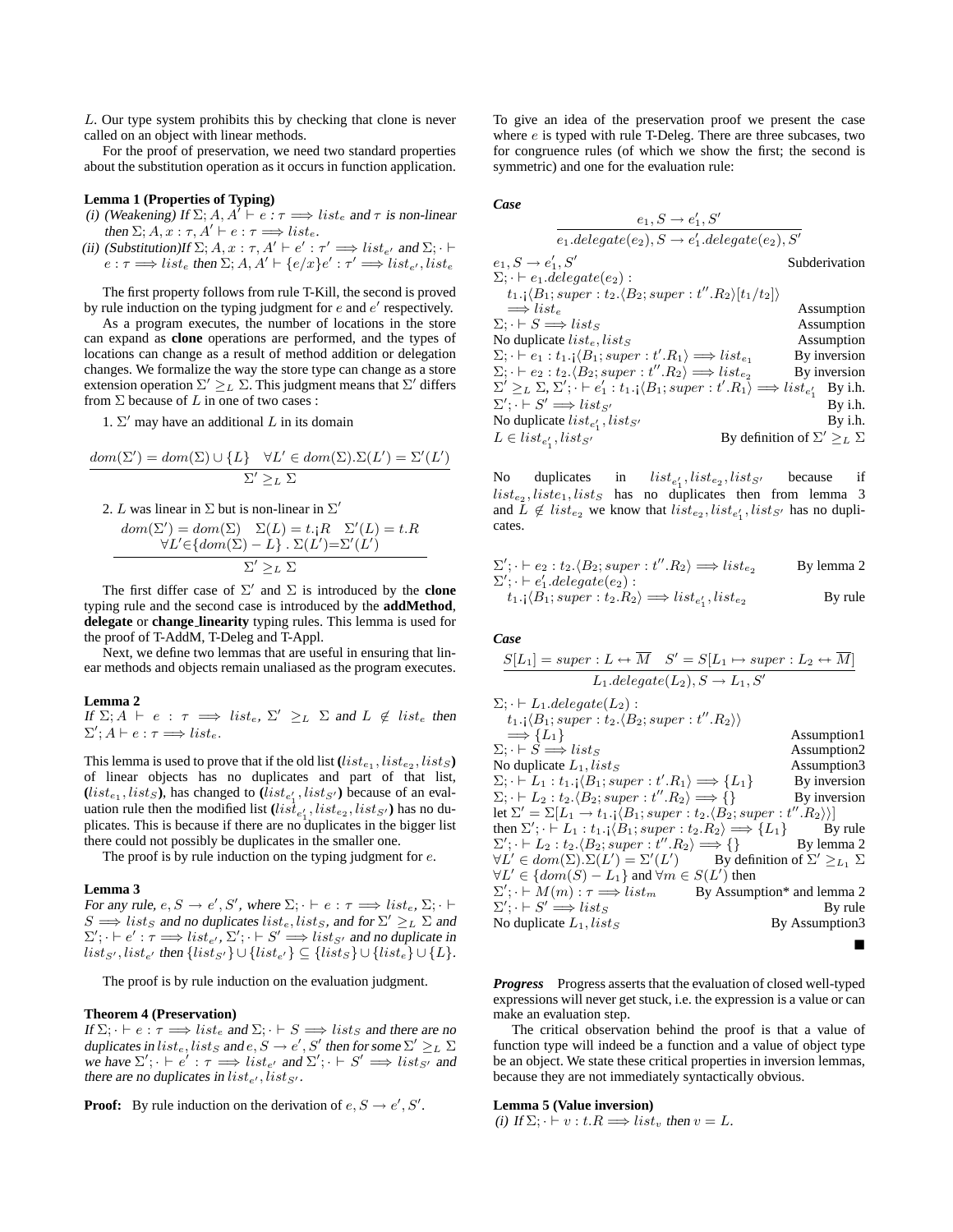(ii) If  $\Sigma$ ;  $\vdash v : \tau'[\rightarrow / \rightarrow] \tau'' \Longrightarrow list_v$  then  $v = [i] \lambda x : \tau'.e_0$ .

**Theorem 6 (Progress)**

If  $\Sigma$ ;  $\vdash e : \tau \Longrightarrow \text{list}_e$  and  $\Sigma$ ;  $\vdash S \Longrightarrow \text{list}_S$  then either

(i)  $e, S \rightarrow e', S'$  for some S' and  $e'$ , or

(ii) e is <sup>a</sup> value <sup>v</sup>

**Proof:** By induction on the derivation of the typing judgment, analyzing all possible cases.

# **4. Related work**

This section summarizes related work in language foundations, aliasing, and state-based method dispatch. SELF [26] is the most influential prototype-based language and also defined mechanisms for dynamic modifications of object definitions. In this paper, our goal is to statically typecheck many uses of SELF's mechanisms for dynamic object updates.

The most closely related work is Anderson et al.'s application of Alias Types to the problem of statically checking imperative method and delegation updates [3]. Compared to EGO, their design achieves precision through singleton types and effects, at a cost of great complexity: the type of a method includes not just the type of the arguments and body, but also the effects of the method and the environment where it was typed. EGO's goal, in contrast, is to support many useful cases of method and delegation update in a comparatively simple and usable type system based on linearity.

Abadi and Cardelli [1] use prototype-based object calculi to study issues of subtyping, quantification, and the typing of the receiver object*self*. Our work builds on this foundation, but because we incorporate first-class functions and linearity we use a notation taken more from the lambda calculus. Our calculus also differs from previous work in that we must model the *super* field directly because its value may change, whereas previous systems generally compile inheritance away once an object is created. While Abadi and Cardelli support functional update to methods, or imperative update at the same type, our system allows imperative updates that change the type of the updated method.

Variants of the Abadi-Cardelli object calculus taking into account object extensions are presented in [20, 23, 24]. Fisher, Honsell and Mitchell describe a delegation-based object calculus and method specialization where method extension represents delegation[16]. Furthermore, they add a limited form of subtyping and type inference to their calculus[15]. Compared to these systems, our work focuses on the orthogonal issue of statically checking the type safety of operations such as adding and removing methods or changing inheritance.

Re-classification in Fickle [13] allows an object to change its class at runtime in class-based OO languages. In this manner classbased OO languages can achieve the same effect as changing delegation at runtime. Fickle is more limited than our system because it restricts re-classification to a fixed set of state classes rather than supporting arbitrary changes to the methods and inheritance hierarchy of an object. Furthermore, because it does not track aliasing of fields, Fickle cannot track the state of an object in a field as EGO does.

Our work builds on Philip Wadler's linear type system [27], which in turn builds on a foundational linear logic developed by Girard [18]. The concept of linear types [27] is used for resources that should not be duplicated or lost. In contrast, our system uses linear types to allow programs to safely change the type of an object, thus enabling highly dynamic language features for non-aliased objects. In the area of linear type systems, the primary contribution of this paper is showing how to naturally meld method or function linearity with object linearity. This issue is challenging due to the subtle

interactions between method and object linearity in the presence of inheritance, method update, and method execution.

Linear logic is used as a tool for modeling OO programming in logic [4, 8, 12, 19]. In [8] methods are characterized as resources that reside within objects, and are consumed right after having been selected for evaluation upon invocation. We apply the intuition from this technique in a more concrete setting (i.e., operational semantics instead of an encoding in logic) in order to control aliasing for linear methods.

Predicate classes [9] and their more general form, predicate dispatch [14] support method dispatch based on predicates over the run-time state of the object. When a message is sent in these systems, the predicates of all relevant methods are evaluated, and the method chosen is the one with the most specific predicate that evaluates to true. Dynamic inheritance and dynamic method modification are complimentary ways to get similar behavior: instead of dispatching indirectly based on the state of an object, the state is encoded through the dispatch hierarchy. These mechanisms are appropriate in different situations; one advantage of our approach is that it can change the type of an object, allowing the system to express typestate-like constraints on clients.

Typestates were initially introduced by [25] for procedural programming languages. [10] defines a resource-controlling system for such languages based on keys. Keys can optionally be parameterized with typestates. This class of systems is formally modeled in [21] as refinement types that layer additional, changing resources on a conventional static type system. All these approaches do not consider inheritance and effectively only allow linear types. Thus they are unsuitable for object-oriented languages.

The State design pattern in [17] allows implementing different behavior for a method depending on the main object's state. However, there is no way of statically restricting the available methods for a state. [11] defined a model for statically tracking typestates in object-oriented languages. In particular, they address the issue of typestates in the presence of subtyping. In our work, objects have a dynamically changing type instead of a changing typestate layered on top of a fixed type. Our work also differs in supporting method addition, removal, and delegation change, rather than simply prohibiting calls to methods not applicable in the current typestate.

# **5. Conclusions**

EGO is a prototype-based language that has expressiveness, simplicity and a static typechecker. The expressiveness follows from dynamic inheritance, adding methods, changing method bodies, and even changing method types dynamically. Its simplicity follows from the lack of the class concept, from the concept of cloning instead of instantiation, and from the unification of fields and methods.

EGO imposes restrictions on the programmer in order to control SELF's "power of simplicity". These are loose enough to allow interesting programs using EGO's dynamic features. But these restrictions are also strong enough to ensure EGO's static type safety. Its static typechecker provides a safer and more efficient paradigm than SELF: EGO programs will only contain valid method invocations.

We have implemented an interpreter for EGO, which supports typechecking and execution of simple examples in the language. The implementation is available at http://www.cs.cmu.edu/ <sup>∼</sup>aldrich/ego/. In future work, we plan to investigate adding more advanced object-oriented language features to the system, including multiple inheritance, parametric polymorphism, and multiple dispatch. Our system can easily be extended to support subtyping for non-linear objects, but in the presence of dynamic type updates on linear objects, subtying is more challenging. Recent developments in typestate systems may provide a path forward here